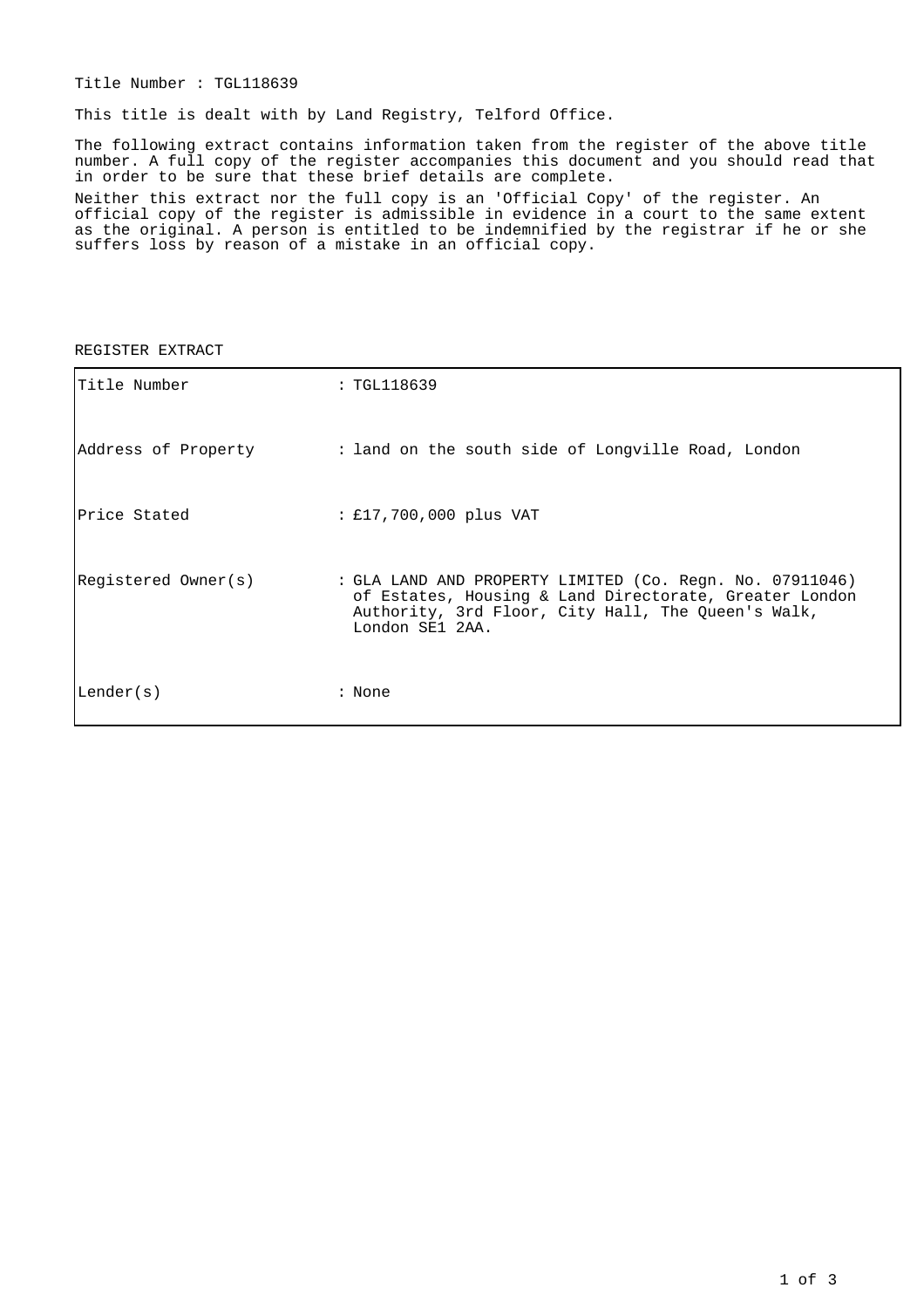#### Title number TGL118639

This is a copy of the register of the title number set out immediately below, showing

of any application made after that time even if still pending in the Land Registry when this copy was issued.

This copy is not an 'Official Copy' of the register. An official copy of the register is admissible in evidence in a court to the same extent as the original. A person is entitled to be indemnified by the registrar if he or she suffers loss by reason of a mistake in an official copy. If you want to obtain an official copy, the Land Registry web site explains how to do this.

# A: Property Register

### This register describes the land and estate comprised in the title.

SOUTHWARK

- 1 (04.04.1957) The Freehold land shown edged with red on the plan of the above Title filed at the Registry and being land on the south side of Longville Road, London.
- 2 The Transfer dated 26 March 1996 referred to in the Charges Register contains a provision excluding the operation of Rule 251 of the Land Registration Rules 1925 as therein mentioned.

## B: Proprietorship Register

This register specifies the class of title and identifies the owner. It contains any entries that affect the right of disposal.

#### Title absolute

- 1 (18.05.2012) PROPRIETOR: GLA LAND AND PROPERTY LIMITED (Co. Regn. No. 07911046) of Estates, Housing & Land Directorate, Greater London Authority, 3rd Floor, City Hall, The Queen's Walk, London SE1 2AA.
- 2 (05.05.2004) The price stated to have been paid on 1 April 2004 was £17,700,000 plus VAT.

### C: Charges Register

This register contains any charges and other matters that affect the land.

The land tinted blue on the filed plan is subject to the following rights reserved by a Conveyance dated 8 February 1957 made between (1) The Church Commissioners for England and (2) The London County Council:-

"EXCEPT AND RESERVED unto the Commissioners (a) full and free right and liberty without obtaining the consent of or making compensation to the Purchaser or other the owner or owners occupier or occupiers for the time being of the said property to deal in any manner whatsoever with any of the land belonging to the Commissioners adjoining opposite or near to the said property and to erect and maintain or suffer to be erected or maintained on such adjoining opposite or neighbouring lands and premises any buildings whatsoever whether such buildings shall or shall not affect or diminish the light or air which may now or at any time hereafter be enjoyed for or in respect of the said property or any building for the time being thereon and (b)the free flow of water and soil through any drains and watercourses now existing in the said property or substituted therefor by the Purchaser and all such other rights or easements as may be now enjoyed in or over the said property."

2 A Conveyance affecting the land tinted pink on the filed plan dated 28 April 1958 made between (1) The Church Commissioners for England and